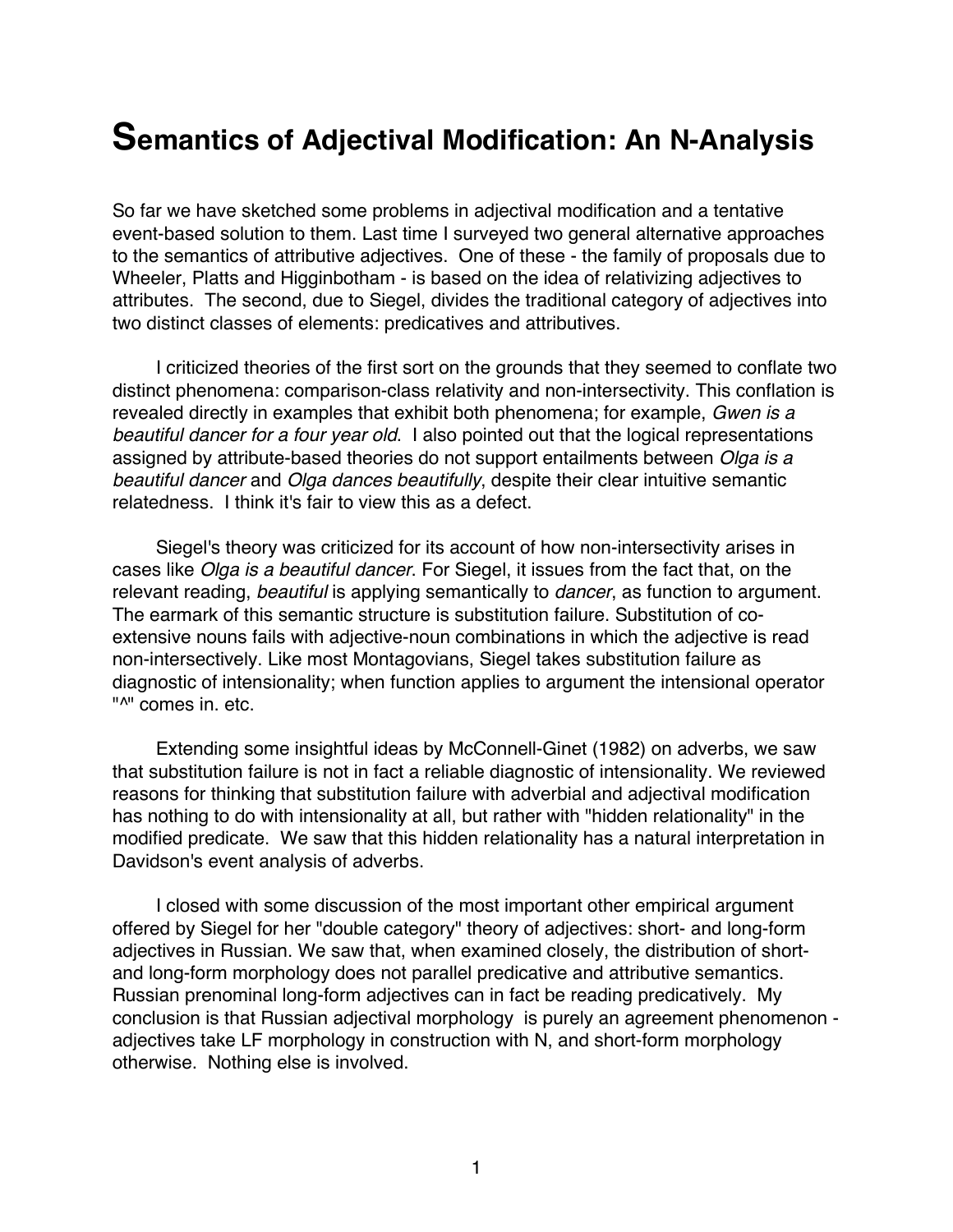## **1.0 Relativization to Events**

The event analysis, which I return to now, is what I've called an "N-analysis". It takes the source of the intersective/non-intersective ambiguity to arise, not from the semantic properties of the adjective (attribute arguments, status as a CN/CN modifier, etc.) but from the semantics of the noun. In brief, Ns are interpreted relative to events and As interact with this parameter, in much the same way that adverbs do on the Davidsonian account.

## **1.1 A Difference in Predication Relations**

It's worth noting one interesting general consequence of this - a point on which the event theory diverges from at least the attribute-based accounts discussed yesterday. Under the latter, the adjective *beautiful* is predicated of what the noun *dancer* is predicated of, even on the non-intersective reading. In *Olga is a beautiful dancer* both *beautiful* and *dancer* are predicated of Olga; it's simply that the former is predicated of Olga qua dancer (1a). By contrast, on the event analysis *beautiful* is not predicated of what the noun *dancer* \_is predicated of on the non-intersective reading. *Beautiful* is predicated of an event, as in *Olga dances beautifully,* whereas *danc(ing)* is predicated of Olga (1b):

(1) a. beautiful(olga,  $\hat{x}$ (x is a dancer)) & olga  $\hat{x}$ (x is a dancer) b. Γe[dancing(e, olga) → beautiful(e, *C*)]

In interesting work, Kirsten Fudeman (1998) notes data from Balanta that may bear on this issue. In Balanta, a Niger-Congo language of the West Atlantic group, *Olga is a beautiful dancer* can be rendered with an intersective or a non-intersective reading. Intriguingly, however, Balanta shows a different agreement pattern for the two interpretations. In general, as Fudeman discusses, Balantan adjectives show agreement with singular human and nonsingular nouns by being marked with the prefix *u-*. Exactly in the case of the non-intersective reading, however, a different agreement pattern shows up. We get the special prefix *a-* (2a,b):

(2) a. Olga gi anire **u**-banche Olga COP dancer U-beautiful 'Olga is a beautiful dancer' = 'Olga is beautiful and she is a dancer' b. Olga gi anire **a**-banche Olga COP dancer A-beautiful

'Olga is a beautiful dancer' = 'Olga dances beautifully'

It is very natural to take his difference as reflective of the difference in predication relations noted above. That is, we might suggest that in Balanta, attributive adjectives are marked by *u-* when adjective and noun are predicated of the same thing, and they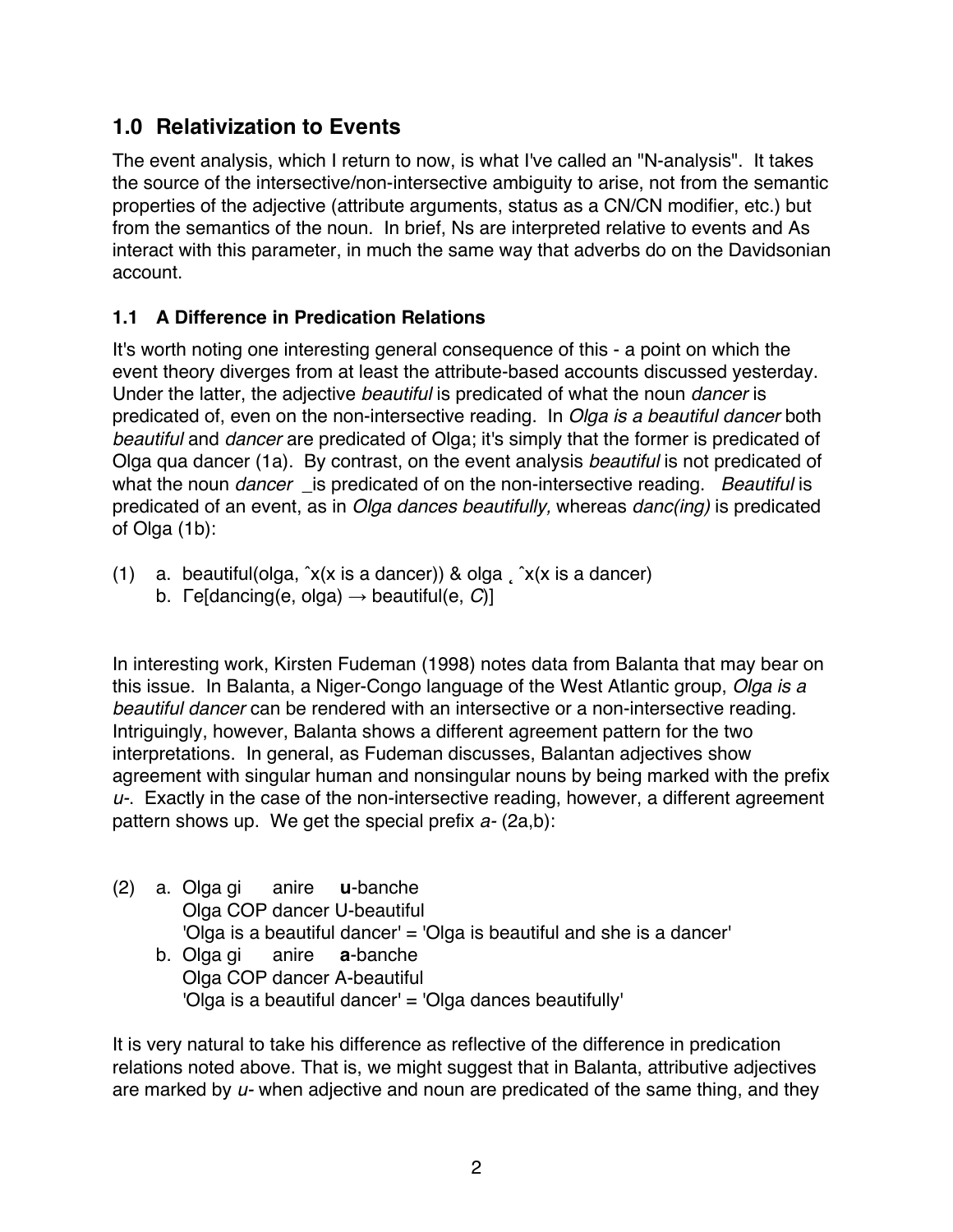are marked by *-a* when they aren't. In fact Fudeman takes exactly this view. She analyzes *a-* as signaling "event modification," following proposals by Larson and Segal (1995).

#### **1.2 Introducing the N-Analysis**

Let's now is to see what is involved in importing Davidson's analysis of adverbial modification to adjectival modification. The basic technical assumptions of the adverbial analysis include at least the following:

- Relativization of the modified predicate to events.
- Analysis of the modifier as a predicate
- Allowing the modifier to be predicated of e in the modified predicate

There are a number of possibilities with each.

#### *Event-relativity in Nouns*

There are at least two ways in which events might be introduced into the semantic structure of nominals: **lexically** and and **constructionally**.

One possibility is that an event parameter is introduced directly by the lexical argument structure of a particular predicate. This possibility is discussed in Larson (1983) within the framework of Situation Semantics for "time-sensitive" nominals like *president* or *duty-officer*. Another natural candidate is agentive *-er* nominals like *dancer*. Higginbotham (1985) recasts the SS analysis in terms of first-order events, suggesting that the event parameter be introduced into the argument structure of the noun. Under this idea, we might postulate semantic representations for these items along the lines of (3), where the nominal is true of pairs of objects consisting of an individual and an event, and where the nominal is "decomposed" semantically into a unary event predicate together with a binary "thematic relation" relating an event to a participant.

- (3) a. Val(<x,e>, *dancer*) iff dancing(e) & Agent(x,e)
	- b. Val(<x,e>, *student*) iff studying(e) & Agent(x,e)
	- c. Val(<x,e>, *manager*) iff managing(e) & Agent(x,e)
	- d. Val(<x,e>, *cellist*) iff for playing-cello(e) & Agent(x,e)
	- e. Val(<x,e>, *president*) iff presidency(e) & Theme(x,e)
	- f. Val(<x,e>, *friend*) iff friendship(e) & Theme(x,e)

Thus *dancer* is true of pairs <x,e>, where e is a dancing and x is the agent of the dancing. Etc.

A second possibility is that an event parameter is introduced indirectly by the nominal construction itself, and is not associated directly with the argument structure of the noun. This kind of general possibility is also discussed in Larson (1983, 1988). To get an idea of what's involved, consider the interpretation of examples like (4):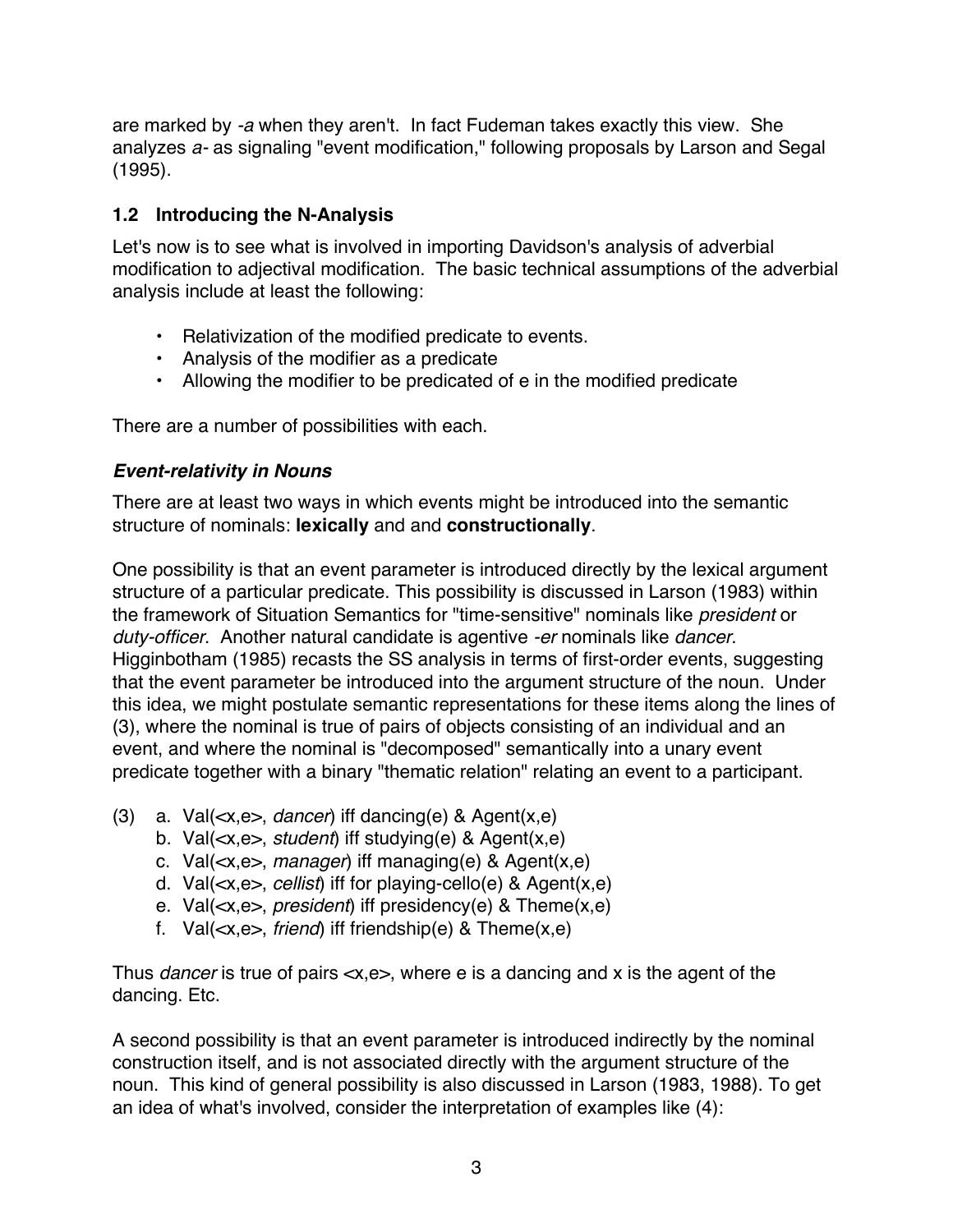#### (4) a. a **recent** letter

b. a **quick** cup of coffee.

We do not normally think of status as a letter or a book as a time-dependent property - a letter, once created, is a letter thereafter, etc.. Correlatively, we do not interpret (4a) as referring to an object that is recently a letter, etc. Similarly, cups aren't quick, and so we don't interpret (4b) as attributing quickness to a cup (as in *#Wow that's the quickest china cup I ever saw!*). On the other hand letters, books and cups do participate in familiar day-to-day events that are typically recoverable from the situation. Letters, for example, are always written, and typically sent, received and read (or thrown out). Alternatively, a letter may appear in a public forum, such as the op-ed section in a newspaper. Likewise, a cup of coffee is something that is typically drunk.

It seems to me that the adjectives in (4a,b) do not modify the nominal directly. Rather they modify an implicit event of a kind appropriate for the object denoted by the nominal. Thus since letters typically participate (as Themes) in events of writing, sending, receiving and publishing, *a recent letter* in (4a) can refer to one recently written, received, recently sent, or recently published, etc. Similarly since cups of coffee are very typically things that are drunk, *a quick cup of coffee* can refer to one that is, or has been drunk quickly. Notice by the way that it is possible to insert material explicitly establishing the relevant event. Consider (5a,b):

- (5) a. a **recent** letter **that I received** (discusses the political situation in Albania)
	- b. the **quick** cup of coffee **that you drank this morning** (sustained you all day)
	- c. Viviane **drank** a **quick** cup of coffee this morning

Note that even though the adjective is not in construction with the verb of the relative clause, it is possible (though not obligatory) to understand it as modifying the relative clause event. That is, (5a) can be understood as virtually synonymous with *a letter that I received recently*. Similarly (5b) can be understood as virtually synonymous with *the cup of coffee that you drank quickly this morning*. Finally in (5c), the relevant event for the nominal is given directly by the matrix verb (*drink*), so the sentence is virtually synonymous with *Viviane drank a cup of coffee quickly this morning*.

I will return to the issue of constructionally introduced events later on. For the moment, in the interests of simplicity, I will concentrate on events introduced by the lexical structure of the noun.

## *Event-modifiers as Event-predicates*

The second assumption we need is that adjectives, like adverbs, can be predicated of events. It is easy to see that in analyzing them this way, we need to be mindful of comparison-class relativity, and cannot analyze event-modifying adjectives as simple unary predicates. Davidson (1967) notes the same event may be described by the two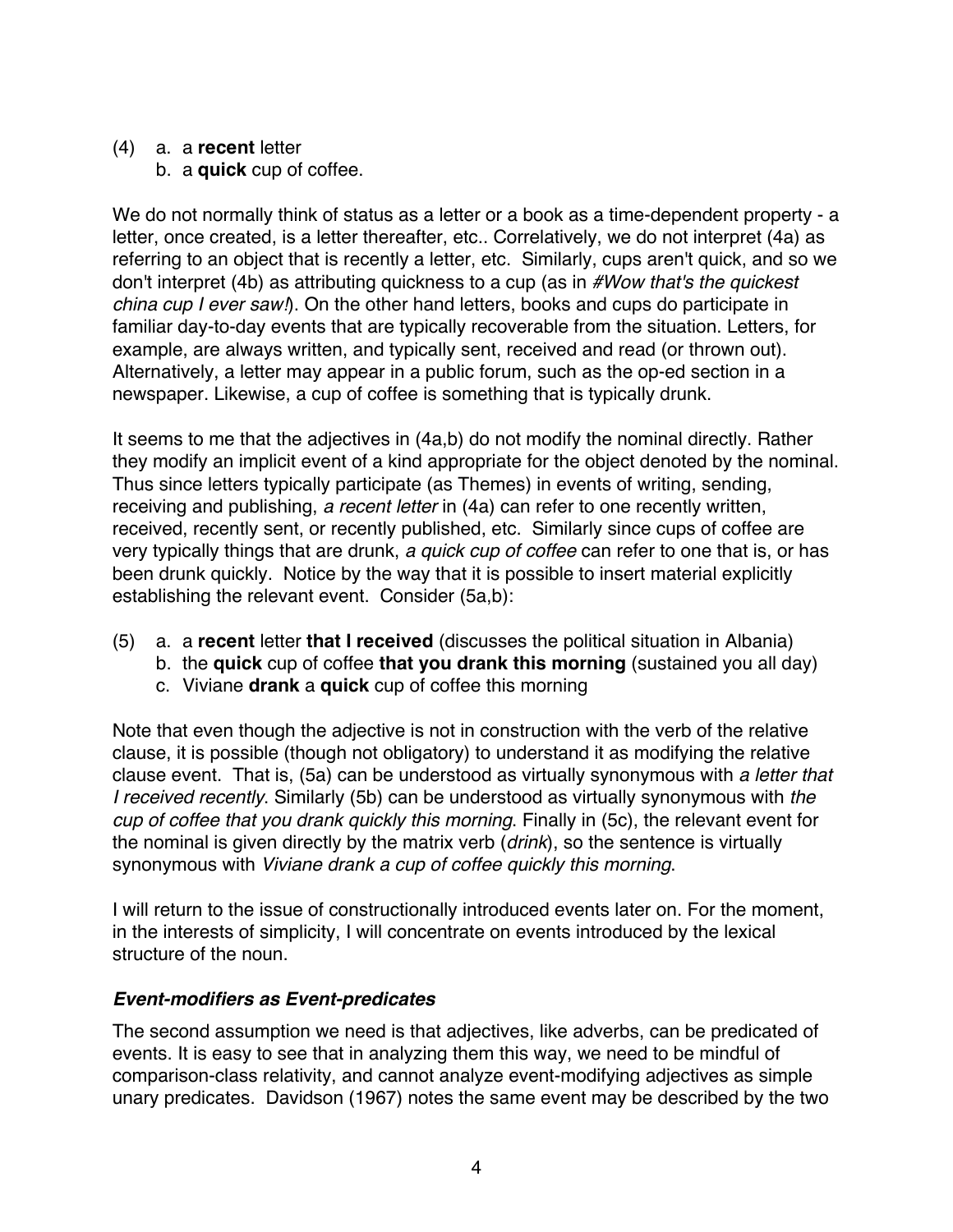different sentences, as in (6a,b). Furthermore, it is possible, without contradiction, to add incompatible adverbs:

- (6) a. Olga swam the channel.
	- b. Olga crossed the channel.
- (7) a. Olga swam the channel quickly.
	- b. Olga crossed the channel slowly.

If adverbs like these were simple unary predicates of events, then we are very close to a contradiction:

(8) a. ∃e[swimming(e) & Agent(olga,e) & Theme(olga,e) & quick(e)] b. ∃e[crossing(e) & Agent(olga,e) & Theme(olga,e) & slow(e)]

All we would need to get a genuine contradiction is the perfectly reasonable postulate that  $\forall x$ [quick(x) ---> ¬ slow(x)].)

Similar considerations arise with adjectives, as pointed out to me by Barry Schein. Consider (9a,b), where what we intend is that Max tell stories well for adults, but tells stories poorly for children. Assume we are talking about one and the same performance. Then, again, we are very close to a contradiction (10):

- (9) a. Max is a good story-teller for adults. b. Max is a bad story-teller for children.
- (10) a.∃e[story-telling(e) & Agent(max,e) & ... & good(e)] b.∃e[story-telling(e) & Agent(max,e) & ... & bad(e)]

All we need to get an explicit contradiction is the postulate  $\forall x$ [good(x) ---> ¬ bad(x)])

#### *The Need for Comparison Classes/Standards With Adverbs*

Davidson (1967) concludes that we need to understand predications of events by adjectives as relative to a standard of comparison. This is intuitively why we find no contradiction in (7a,b), where the two describe the same event. It is because we understand them as in (7'a,b):

- (7') a. Olga swam the Channel quickly (for a Channel swimming).
	- b. Olga crossed the Channel slowly (for a Channel crossing).

It is not quickness or slowness *per se* that are being attributed, but quickness or slowness relativized to a standard.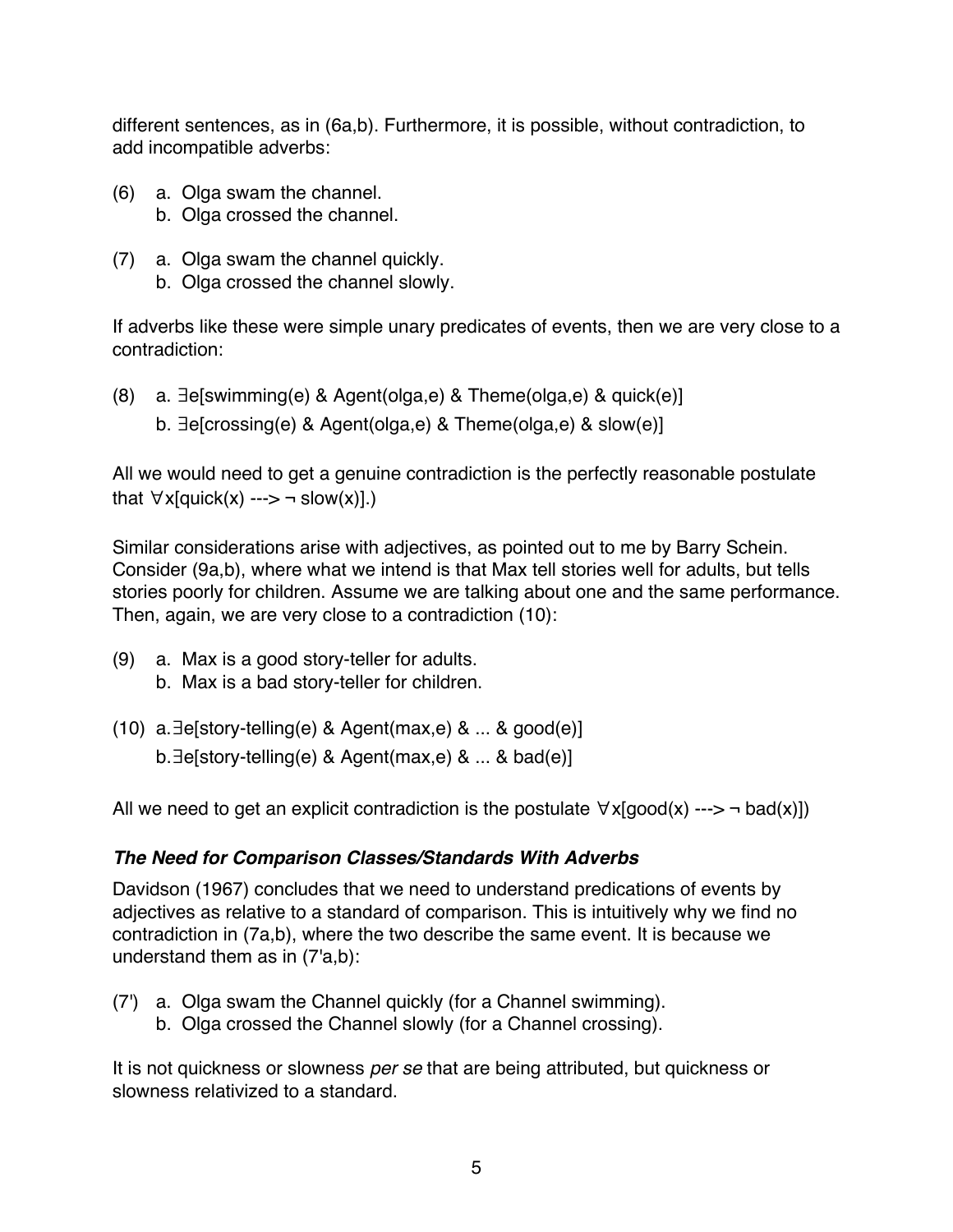As mentioned earlier, we can capture this idea by introducing a comparison class parameter into the semantics of the adjectives, understanding them to be relations between individuals and comparison classes or standards. In place of (11a) we thus have (11b). Similarly for the other adjectives like those in (12a-g):

(11) a. Val(x, *quick*) iff quick(x) b. Val(, *quick*) iff quick(x,C)

|  | (12) a. Val(x, beautiful) iff beautiful(x, $C$ )   |                       | $(\forall x$ is beautiful for a $C'$   |
|--|----------------------------------------------------|-----------------------|----------------------------------------|
|  | b. Val $(x,$ intelligent) iff intelligent $(x, C)$ |                       | $(\forall x$ is intelligent for a $C'$ |
|  | c. Val(x, skillful)                                | iff skillful $(x, C)$ | $(\forall x$ is skillful for a $C'$    |
|  | d. $Val(x, \text{fience})$                         | iff fierce $(x, C)$   | $(\forall x$ is fierce for a $C'$      |
|  | e. Val(x, good)                                    | iff $good(x, C)$      | $(\forall x$ is good for a $C'$        |
|  | f. Val(x, diligent)                                | iff diligent $(x, C)$ | $(\forall x$ is diligent for a $C'$    |
|  | g. $Val(x, old)$                                   | iff old $(x, C)$      | $(\forall x \text{ is old for a } C')$ |

The interpretations in (8) are in turn replaced with those in (9'), where C and C' are fixed by context. There is no contradiction in these amended forms:

(8') a. \$e[swimming(e) & Agent(olga,e) & Theme(olga,e) & quick(e,*C*)] b. \$e[crossing(e) & Agent(olga,e) & Theme(olga,e) & slow(e,*C'* )]

Henceforth, we will always understand a comparison class parameter in the interpretation of an adjective. When I do write the simpler unary form for convenience, this will be understood merely as an abbreviation for the longer, binary form.

#### *Event-modification in the Nominal*

The third component we require for the N-analysis, is a set of candidate rules for combining an AP with the nominal it modifies. (13a,b) are candidates. According to these rough schemata, when an adjective combines with a noun denoting an eventindividual pair, the adjective can be predicated either of the x parameter or of the e parameter.

(13) a. Val $(\lll x,e)$ ,  $\lceil_{NP}$  AP NP  $\rceil$ ) iff Val $(\lll x,e)$ , NP) ... Val $(x, AP)$ b. Val $(\lll, e)$ ,  $[NP \text{AP NP }])$  iff Val $(\lll, e)$ , NP) ... Val $(e, AP)$ 

It is the possibility of being predicated of either x or e that I take to underlie the intersective/nonintersective ambiguity. When AP is predicated of the x variable it is the subject Olga, the dancer, that is ultimately asserted to be beautiful (14a). By contrast when AP is predicated of the e variable it is the event, the dancing, that is asserted to be beautiful (14b). A similar analysis can be given for *old friend* as indicated in (15). In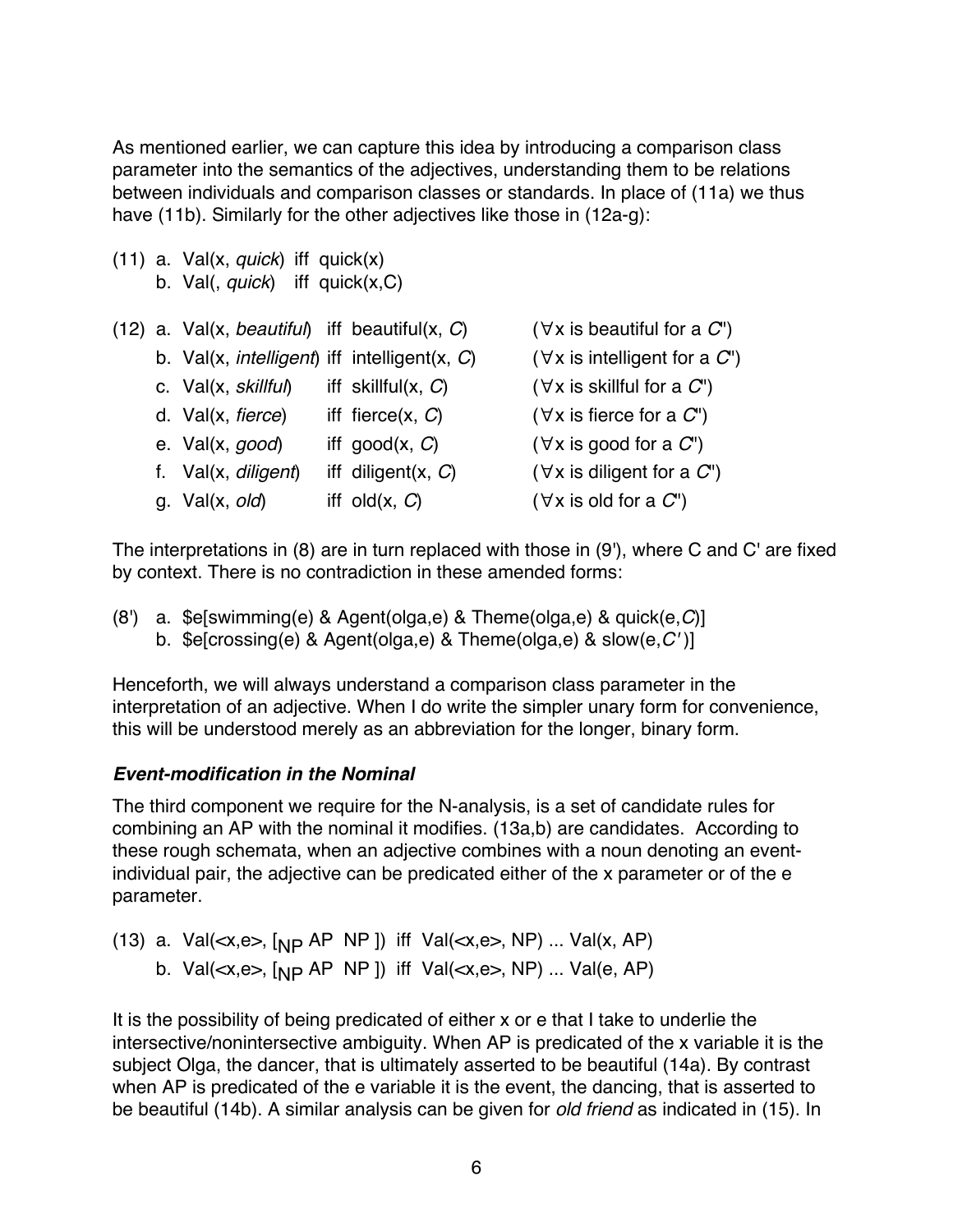both (14) and (15), I have suppressed the quantifier and its associated connective since I am focusing here on the predication relations.

| (14) | Olga is a beautiful dancer.<br>a. Qe[dancing(e, olga)  beautiful(olga, C)]<br>b. $Qe[dencing(e, olga) \dots$ beautiful $(e, C)$ ] | ("Olga is beautiful")<br>("Dancing is beautiful") |
|------|-----------------------------------------------------------------------------------------------------------------------------------|---------------------------------------------------|
| (15) | Peter is an old friend.<br>a. $Qe[$ friendship $(e, p)$ old $(pete, C)]$<br>b. $Qeffriendship(e, p) \dots old(e, C)$              | ("Peter is old")<br>("The friendship is old")     |

This approach offers some grasp on the CLASS I/CLASS II division noted earlier in our discussion of Siegel's analysis. A natural idea is that adjectives behaving as exclusive CLASS I members, what Siegel categorized as t///e's, are ones that cannot be predicated of events. Thus it seems very plausible to think events cannot be aged in view of the fact that they do not age. Neither can they be nude, portable, or tall. If this is granted, then we correctly predict an example like (16), *Jerry is an aged president*, to be unambiguous. This is so because one of the two possible interpretations, "aged(e)", is independently excluded on pragmatic grounds.

- (16) Jerry is an aged president.
	- a. #Qe[presidency(e, j) ... aged(**e**,C)]
	- b. Qe[presidency(e, j) ... aged(jerry,C)]

Correlatively, suppose that an exclusive CLASS II adjective like *former* applies strictly to events and not to other kinds of things. Then we correctly predict *Jerry is a former president* to be unambiguous, since we can have "former(e)" but not "former(jerry)" (17):

- (17) Jerry is a former president.
	- a. Qe[presidency(e, j) ... former(e,C)]
	- b. #Qe[presidency(e, j) ... former(**jerry**,C)]

The general situation would thus be as shown in (18), with some adjectives applying strictly to non-events (*aged*), others applying strictly to events (*former*), and still others applying naturally to both, yielding ambiguity (*beautiful*):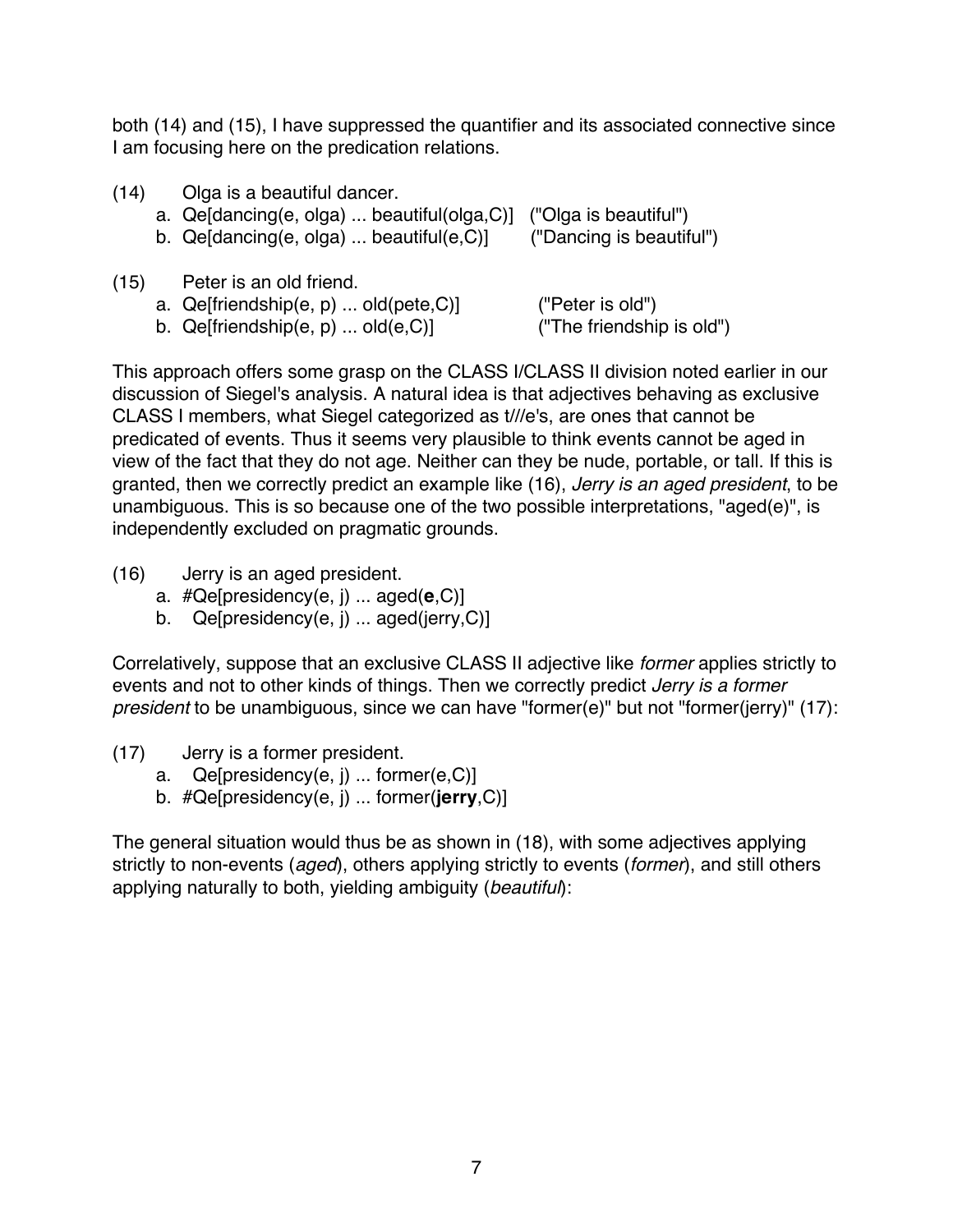

This view would allow us to capture the observation of Vendler (1967) that coordination cannot join a strictly intersective A (*blonde*) with a strictly nonintersective A (*fast*) (18a). Correlatively, when an adjective that can be read either way (*beautiful*) is coordinated with a strictly intersective adjective, it must be read intersectively (18b), and when it is coordinated with a strictly nonintersective adjective, it must be read nonintersectively (18c).

(18) a. \*She is a blonde and fast dancer. (Vendler (1967))

- b. She is a blonde and beautiful dancer.
- c. She is a fast and beautiful dancer.

These results follow under a simple coordination rule like (19), according to which an object x is a value of conjoined APs just in case it is a value of both conjuncts:

(19) Val(x, [AP AP1 *and* AP2]) iff Val(x, AP1) & Val(x, AP2)

On our approach, this rule will entail that both adjectives must be predicated of an event, or of a non-event, but that the predications cannot be "mixed".

## *Caveats 1: Siegel's CLASS II forms*

This picture is attractive, but it surely oversimplifies in important ways. Specifically, it seems to me that the full analysis of exclusive Siegel's CLASS II forms will inevitably be more complex than what I've indicated. Unlike *former*, items like *mere, utter, complete*, etc. do not seem to be analyzable as simple predicates of events. Rather they appear to be forms whose relation to N parallels the relation of a degree modifier to an associated A. Thus *utter incompetence* seems semantically parallel to *utterly incompetent*, *complete fool* is parallel to *completely foolish*, *mere mortal* is parallel to *merely be mortal*, etc. Here (as in the case of *former* in *former president*) the adjectives appear to be behaving "adverbially," but the semantics seems to be degree modification, not event modification. I leave open the question of how precisely to accommodate these forms, simply speculating that, just as we must posit a hidden event parameter in *dancer* to accommodate *beautiful dancer*, we may ultimately be forced to posit a hidden degree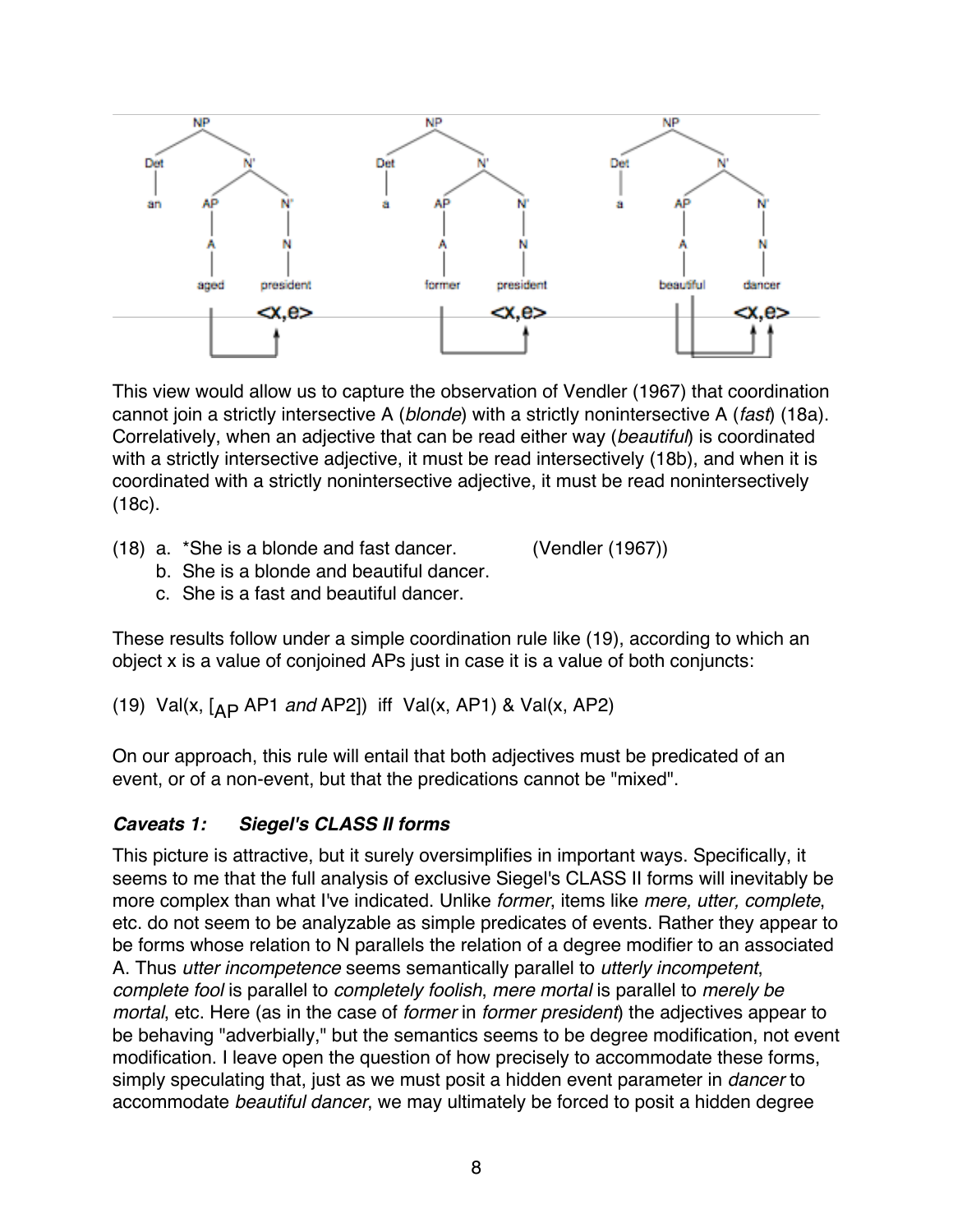parameter in *fool* to accommodate *utter fool*.

#### *Caveats 2: Former*

Another simplification in this analysis is the account of *former* in (17). I've presented *former* as a simple event predicate (following a suggestion in Higginbotham (1985)). This analysis is consistent with the fact that in Romance the equivalent of *former* can occur in both pre- and post-nominal position, where the latter is typically reserved for adjectives understood predicatively:

- (20) a. el **anterior** presidente the former president
	- b. el presidente **anterior**

Nonetheless it is striking in English and other languages that the adjective *former* cannot occur as a main predicate, even with a subject that plainly refers to an event. Thus (21a) cannot mean what (17) means. (21b) is likewise ill-formed. Similar problems occur with the adjective *veteran* (22):

- (21) a. \*Jerry's presidency was former
	- b. \*Max considers [ those events former]
- (22) \*That manager is veteran.

At this point I have little definite to say about the unacceptability of (21) and (22), except to suggest that it may be syntactic. Chomsky (1995) proposes an analysis of predicative adjectives in which they support a higher Agreement projection. The subject of a simple predicative sentence originates in the adjective and raises through the AgrP on its way to sentential subject position (23). The subject "checks" agreement on the way through AgrP:

(23) [Max be  $[A_{\text{grP}} t \quad [A_{\text{P}} t \quad \text{fall}]]]$  $\setminus$   $\setminus$   $\setminus$   $\setminus$ 

Interestingly, Antonia Androutsopolou (p.c.) points out to me that in Greek, the adjective meaning "former" never agrees with its accompanying noun. (It is perhaps the only adjective in Greek that can fail to agree as an attributive). What this suggests is that the possibilities for agreement (or lack of it) may be richer for attributive adjectives than for predicative adjectives. Suppose that certain adjectives, like *former* and *veteran*, are unable to support an independent AgrP projection. Then they will be blocked from predicate adjective position. But they may still be able to occur as attributives since the possibilities for agreement (or nonagreement) are wider in DP. Note the facts from Balanta, noted by Fudeman, already show that event-modifying adjectives may be subject to agreement relations different than those of adjectives that are not eventmodifying. I will not being able to pursue this point is detail here, since this would carry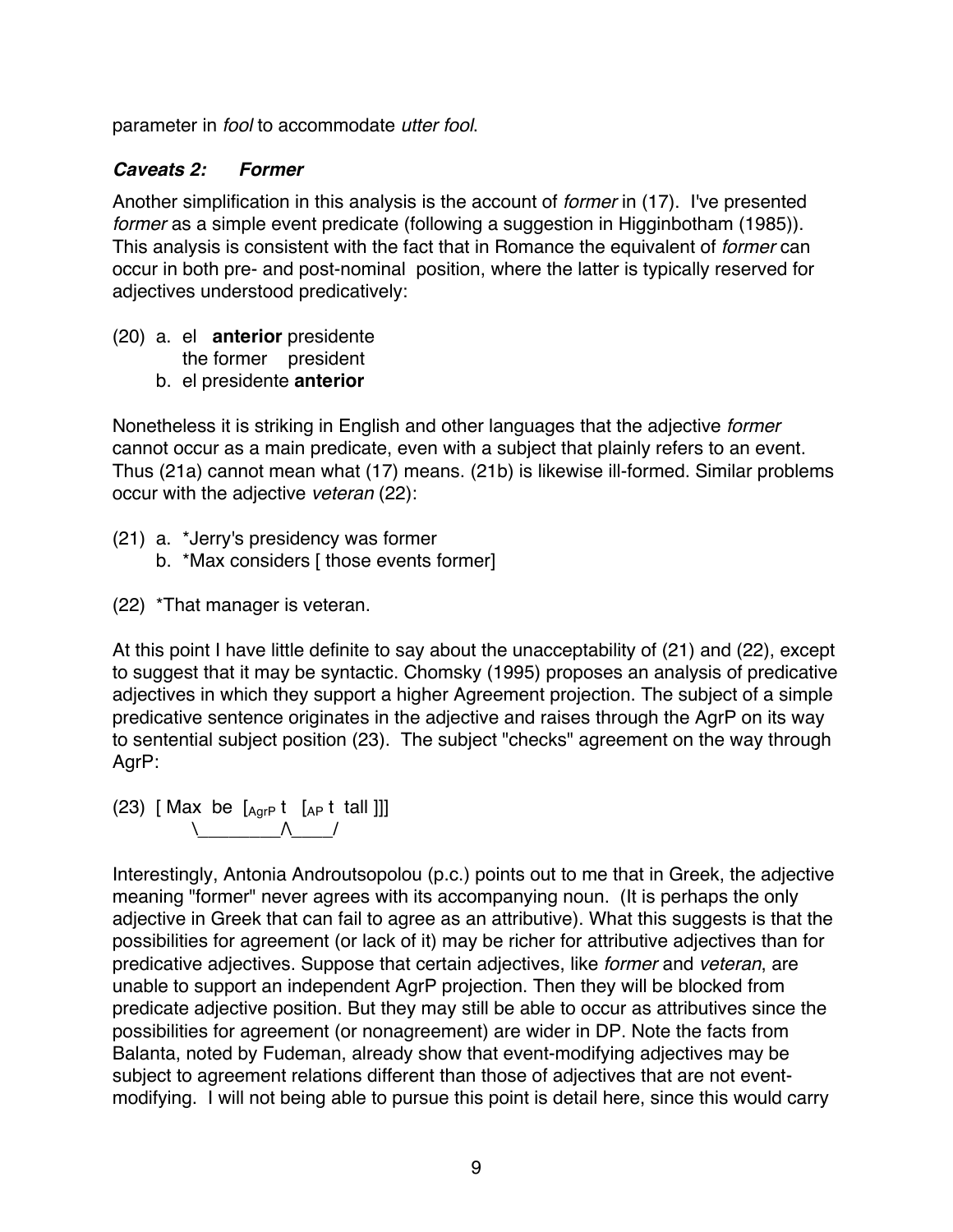us quickly into syntactic matters of adjectival agreement, and off the topic of adjectival semantics, the subject of these lectures.

## *Caveats 3: AP - AdvP Correlations*

I might briefly note one other point that bears mentioning. This analysis of nonintersective semantics as event modification generates the expectation that adjectives permitting the nonintersective reading should be able to function as adverbs, or have adverb counterparts, or be able to predicate of events or states. Paradigms like those in (24) from Spanish (courtesy M. Luján, P. Gomez, C. Picallo) suggest that this expectation is correct:

- (24) a. una bailarina **elegante** a'. Maria baila **elegantemente**.
	- b. un **buen** escritor b'. Juan escribe **bien**. a good writer (ambig) but a good writes well
	- c. una **bella** bailarina c'. ??Maria baila **bellamente** 'a beautiful dancer'  $\blacksquare$  'Maria dances beautifully' (unambig, intersective only.)
- an elegant ballerina (ambig) 'Maria dances elegantly'
- una **bonita** bailarina ??Maria baila **bonitamente**

(24a,a') shows that the adjective *elegante* has a straightforward adverbial counterpart *elegantemente*, derived by regular affixation of *-mente*, the adjective forming suffix. Correlatively, the form *bailarina elegante* is ambiguous, having both an intersective and non-intersective reading. (24b,b') shows the adjective *buen* to have a suppletive adverbial counterpart *bien*. Again, the form *buen escritor* is ambiguous. By contrast the adjectives *bella* and *bonita*, meaning "pretty" or "beautiful" have no regular adverbial counterparts meaning "prettily" or "beautifully". Correlatively, the forms *bella bailarina* and *bonita bailarina* are unambiguous, having only an intersective reading.

These results are not decisive, of course, and the correlation suggested here requires a good deal more detailed exploration. But they are suggestive, and indicate that we may be on the right track.

## *Caveats 5: The Attachment of Event-Modifying Adjectives*

(Martin Davies suggested to me that in dealing with *beautiful dancer* we are dealing, in effect, with [*beautiful* [*danc-er*]] vs. [[*beautiful danc*]*-er*]]. This analysis implies a difference of attachment height in the two cases, which may well be correct.)

# **2.0 Elaborating the Event Analysis**

The Davidsonian analysis of nonintersective adjectival modification proposed so far has a number of broad and straightforward consequences: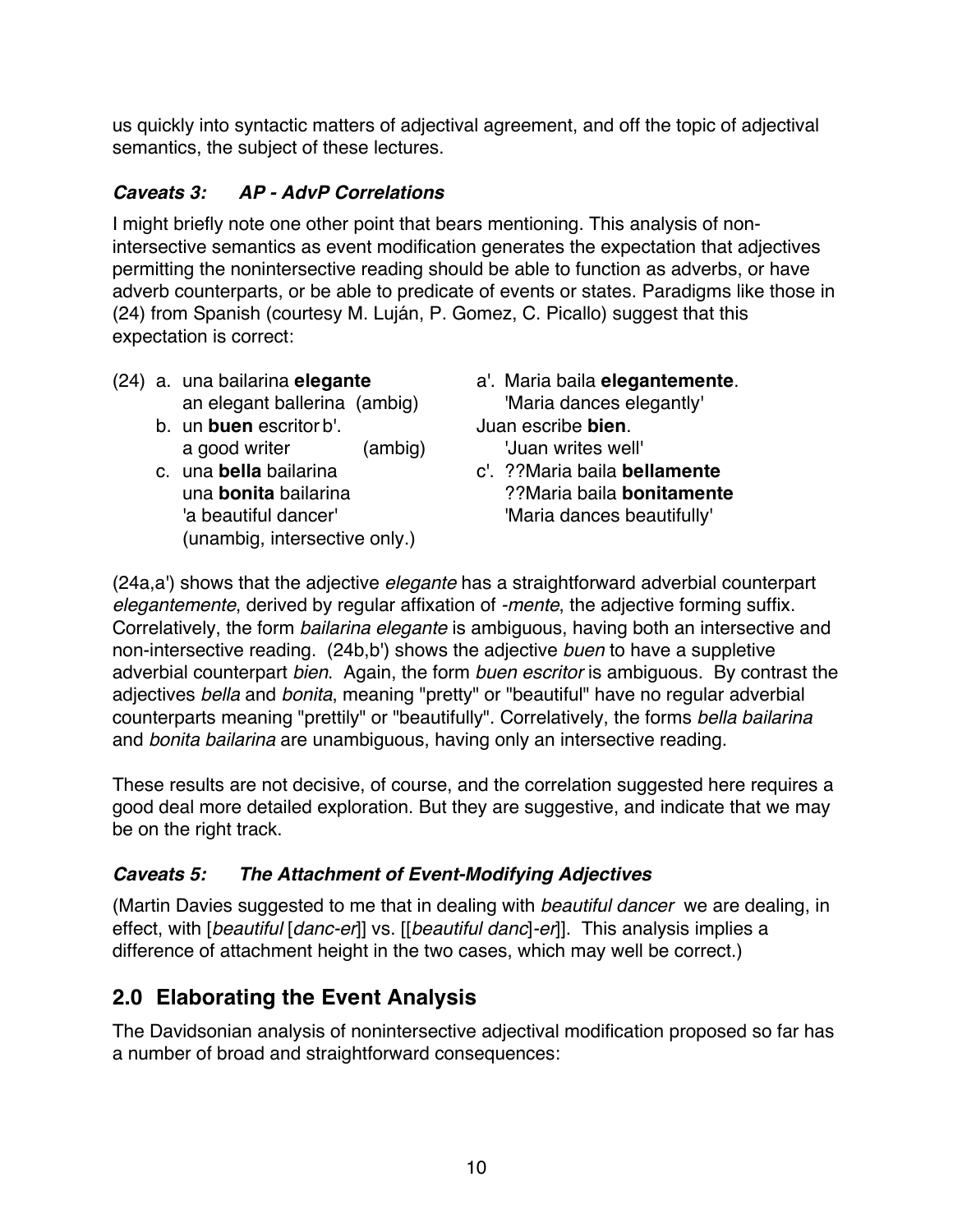- The intersective/nonintersective ambiguity arises from the semantic structure of N, not that of A.
- There are in fact no truly "non-intersective" readings. It simply a matter of intersecting the A denotation with different sets (dancers vs. dancings)
- A non-intensional account of substitution failure is provided similar to that given by Davidson/McConnell-Ginet/Davies for adverbs.
- A link is established between *beautiful dancer* and *dance beautifully*.

• We "recapture" the adjective. No semantic division of the category AP arises: they're all predicates, but they are predicated of different things.

At the same time, however, a number of important questions arise. Specifically:

- What is the nature & position of the event quantifier in the nominal?
- How are its restriction and scope determined?
- How pervasive is event modification in nominals?
- What is the relation of event modification inside the nominal to event modification outside the nominal?

I'll look consider the first two of these questions here, reserving the third and fourth for the next two days.

#### **2.1 The Nature & Position of the Event Quantifier**

On the event analysis, *Olga is a beautiful dancer* and *Kathrin is an intelligent student* are analyzed analogously to *Olga dances beautifully* and *Kathrin studies intelligently,*  so let's start with the question of how to represent the latter. Olga's being a dancer requires more than the existence of some dancing event(s) by her. Likewise, Kathrin's being a student requires more than some studying events in which she is the agent. We need something more like generic quantification.

#### *Generic Quantification in Sentences*

Consider first (25a,b):

- (25) a. Olga dances.
	- b. Olga dances beautifully.

First let us agree to put aside the interpretation of being a dancer where we mean the individual dances professionally or dances for a living. This seems to be a special interpretation that can be placed on nouns that denote occupations. What we are interested here is the generic/habitual interpretation of the simple present.

Following Krifka, Chierchia (1995) suggests that generic verbs and predicate nominals are bound by a generic quantifier. Under this idea, (25a) gets analyzed something like this: generally, in circumstances of the relevant kind containing Olga, Olga engages in actions of dancing.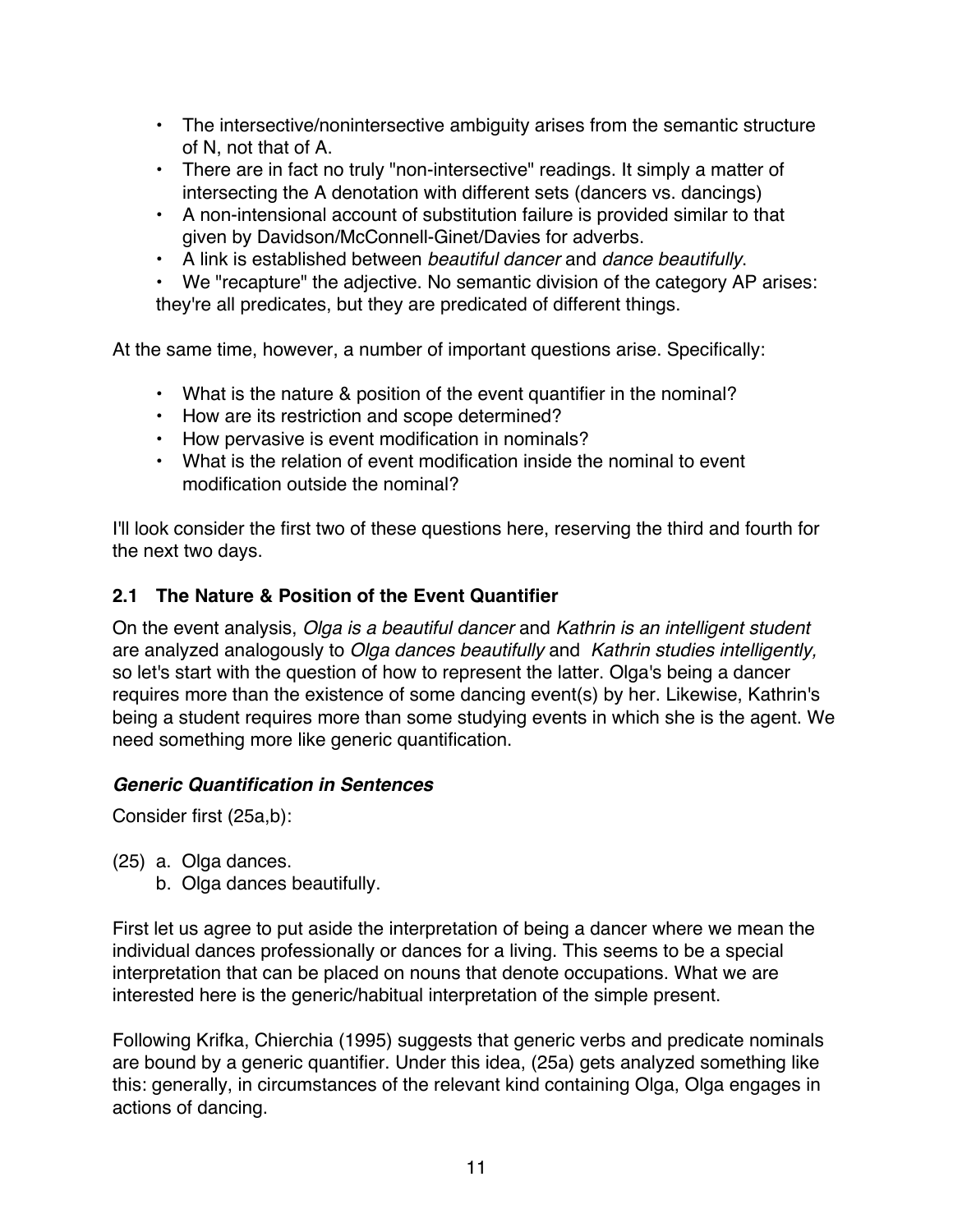## (26) Γe[ [Con(e, olga)] [dancing(e) & Agent(olga,e)]]

In this expression there is generic quantification ("G") over events/circumstances. "Con(e,olga)" supplies the context parameter for quantification. Presumably the value of Con is fixed by the discourse in which the sentence occurs. Relevant circumstances could be social events in which dancing occurs, occasions where Olga is at a club, etc. Actually, the formula in (26) doesn't quite express the intuition quite correctly. It says that, in general, circumstances of the relevant kind involving Olga are ones where Olga engages in dancing. What we want is something more like this (borrowing the overlap relation from Chierchia):

(26') Γe[ [Con(e,olga)] [\$e'[ overlap(e,e') & dancing(e') & Agent(olga,e')]]

This says that, in general, for circumstances of the relevant kind, Olga engages in actions of dancing in them. From now on we will adopt (26') as our official idea of generic quantification, but we will often write simpler formulas like (26), understanding that they are really to be augmented in the appropriate way.

The second sentence in (25) seems to have a somewhat different logical form. Essentially it says generally, for circumstances of the relevant kind such that Olga engages in dancing in them, those dancings are beautiful:

## (27) Γe[ [Con(e, olga) & dancing(e) & Agent(olga,e)] [beautiful(e, *C*)]

In analyzing sentences with predicate nominals like *a beautiful dancer*, Chierchia assumes a single generic quantifier located outside the predicate nominal and having scope over it. But this picture is too simple.

## *Back to the i-level/s-level Contrasts*

We noted earlier the following set of contrasts due to Bolinger (1967). The prenominal As show what he calls a "characterizing" reading; they attributes a stable property to the noun; by contrast, postnominal adjectives attribute transitory properties.

- (28) a. i. the visible stars (include Capella, Betelguese, and Sirius)
	- ii. the stars visible (include Capella, Betelguese, and Sirius)
	- b. i. the navigable rivers (include the Nile, the Amazon and the Ganges) ii. the rivers navigable (include the Nile, the Amazon and the Ganges)
	- c. i. the responsible individuals (include Mary, John and Alice)
		- ii. the individuals responsible (include Mary, John and Alice)
	- d. i. the stolen jewels (were on the table).
		- ii. the jewels stolen (were on the table).

I suggested that this was an instance of the stage-level.individual-level contrast discussed by Carlson (1977) and Kratzer (1989). *Visible* in (28a.i) is read as an i-level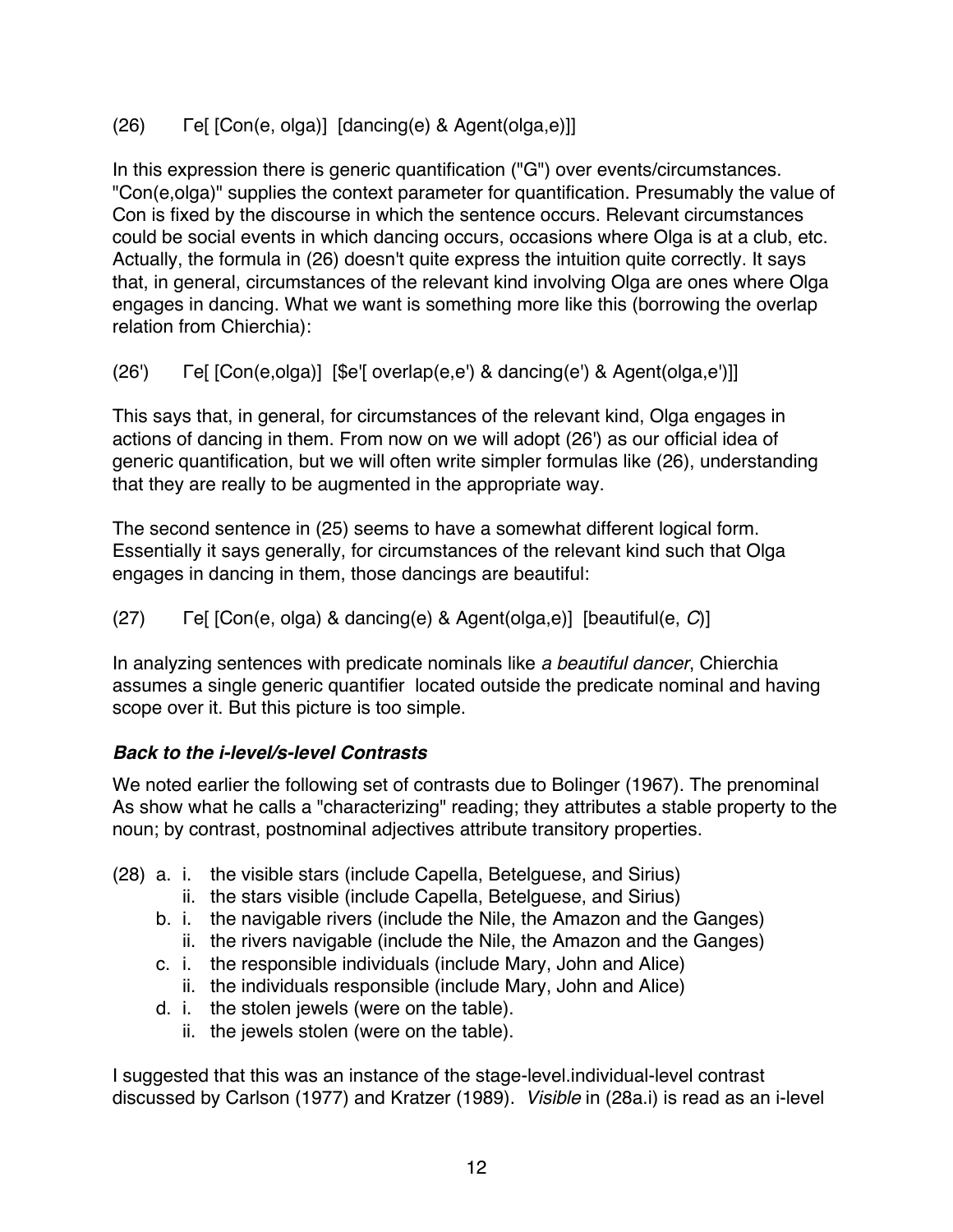predicate; whereas *visible* in (28a.ii) is read as a s-level predicate.

We furthermore observed that the relevant contrast was not one of linear order, but rather of relative closeness to the predicate. This was supported by the interpretation of (29b), where the instance of *visible* closest to N is understood as i-level predicate; and the more distal instance of *visible* is understood as s-level:

- (29) a. The visible stars visible include Capella.
	- b. The visible visible stars include Capella.

In Chierchia (1995) it is proposed that i-level predicates are in fact inherent generics predicates carrying an eventuality variable bound by a generic quantifier Γ. By contrast, stage-level predicates are not bound by Γs. Taking this proposal together with the Bolinger facts just discussed, this suggests that the generic quantifier G is located quite close to N and hence only APs sufficiently close to N so as to be in its scope can be bound by it (30):

(30) [ AP **[** Γe [ AP N ] **]** AP ] **s-level i-level s-level**

(It's worth pointing out that this result converges in an interesting way with some results for Japanese reported by Takahashi (1997).)

## **2.2 Scope and Restriction of the Generic Quantifier**

The result in (27) looks rather odd at first. We are used to dividing a quantificational statement into a quantifier, a restriction, and a scope, where the scope gives the main assertion or main predication. Typically the main assertion corresponds to the contents of VP. For example, consider the quantified sentence in (31a), which receives to the logical form in (31b). The nominal material goes into the restriction (child(x)), and the verb phrase material goes into the scope (likes(x, candy)). We take the main assertion of the sentence to be about liking candy (VP):

- (31) a. Every child likes candy
	- b.  $\forall x$ [ child(x)  $\rightarrow$  likes(x, choc)]

The logical form in (27) is surprising fin this respect. Notice that the verb phrase material has gone into the restriction whereas the scope - the main asserted material turns out to be comprised by the adverb. In other words, the "adjunct" seems to supply the main predication!

This result converges in an interesting way with proposals by Condoravdi (1989) on the analysis of middles. Condoravdi addresses the familiar fact that, in general, middle predications prefer a postverbal predicate (an adverb or adjunct PP) and are typically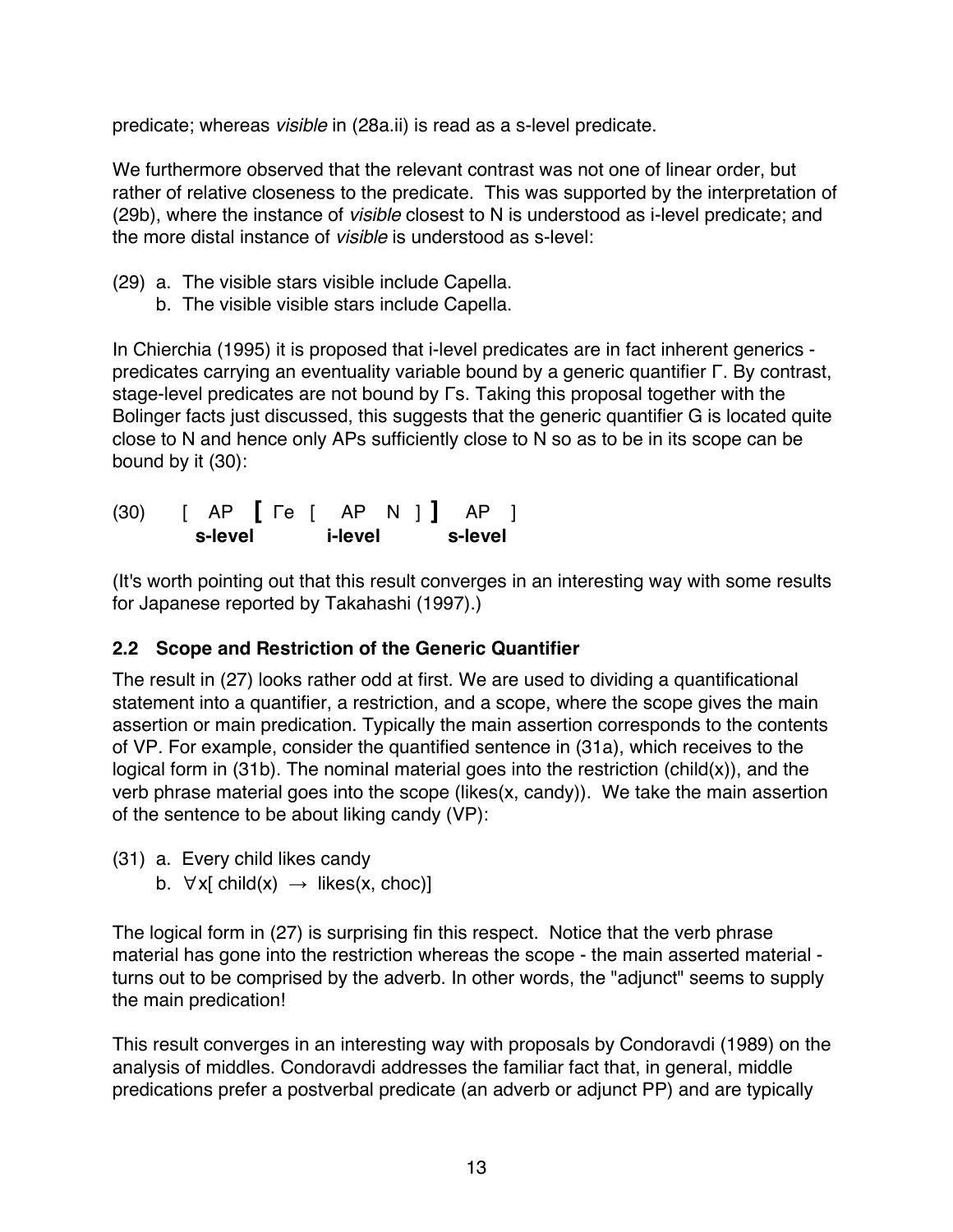perceived as incomplete without it (32a-c). What is the source of this preference and the perceived incompleteness?

- (32) a. These flowers grow ?(quickly/in sandy soil)
	- b. Ballerinas dance ?(beautifully)
	- c. Bread cuts ?(easily).

Condoravdi advances the following remarkable proposal: the postverbal predicate is required in middles because it constitutes the nuclear scope of sentential event quantification. It is the "adjunct" that supplies the main predication (33a-c):

- (33) a. Fe[ Con(e, f) & growing(e, f)]  $[quick(e, C)]$ 
	- b. Γe[ Con(e, b) & dancing(e, b)] [beautiful(e,C)]
	- c. Γe[ Con(e, br) & cutting(e, br)] [easy(e,C)]

Condoravdi's proposal raises immediate questions regarding how to map from syntactic representation of a middle to its logical factoring of restriction and scope. The challenge is a genuine one. In general, following proposals by Diesing (1992), the restriction on a quantifier is assumed to be mapped from higher tree material (IP), whereas the scope is obtained from lower material. But in the often-assumed analysis of adjuncts wherein adverbs and PPs are right-adjoined to VP, the relevant relations are reversed. The adjunct material, which constitutes the scope, originates higher in the tree than the VP material, which constitutes the restriction.

In fact, Condoravdi's analysis of middles can be squared with general mapping principles if we adopt the "low" position for adverbs and adjuncts advocated in Larson (1988), Kayne (1993), Chomsky (1995), and Pesetsky (1995). Consider the "VP shell" structure in (34).

(34)



Suppose now, in general conformity with the proposals of Diesing, that the lowest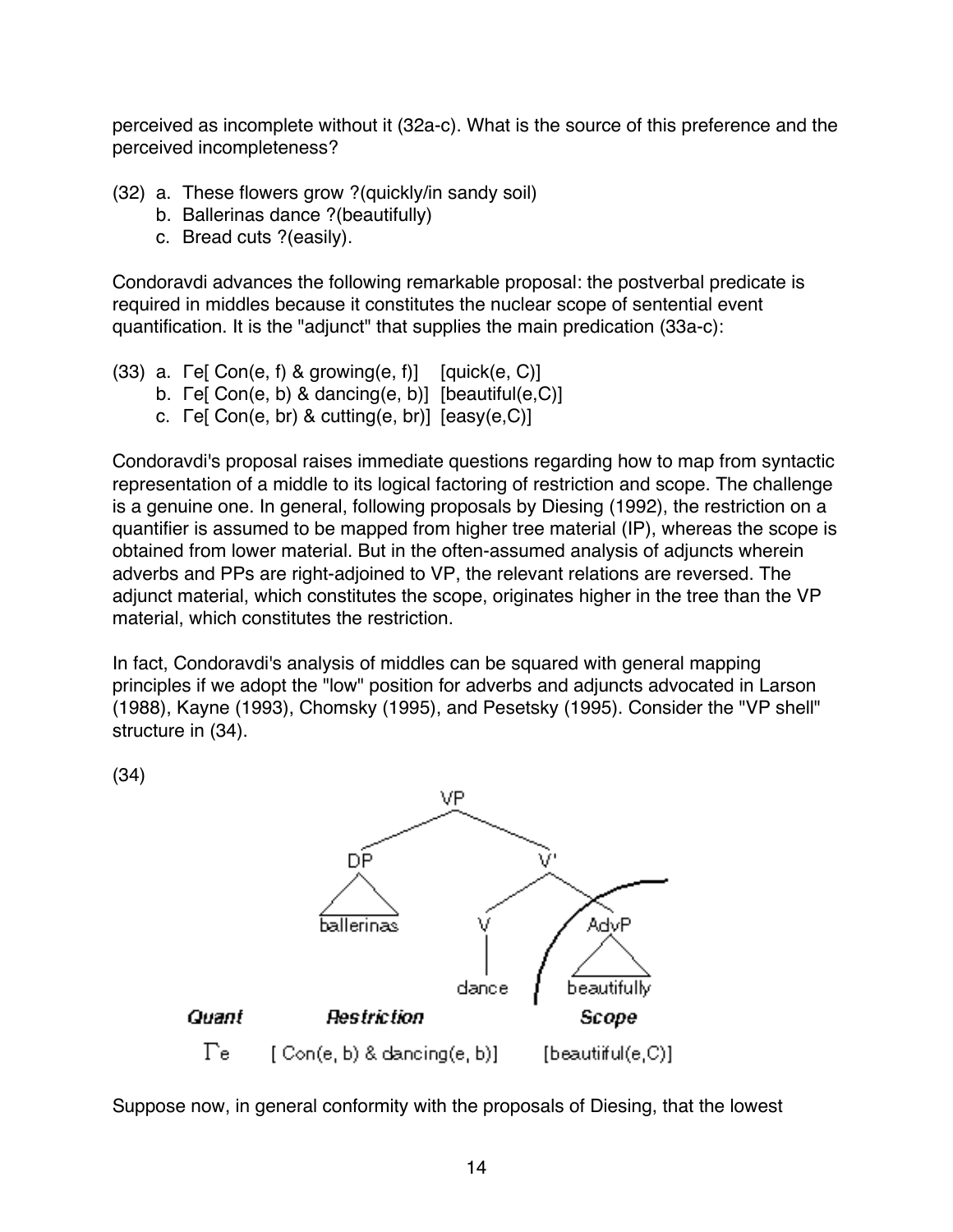phrase (here AdvP) is mapped to the scope and the remainder is mapped to the restriction. Then we achieve just the result we want; pieces of syntax and logical form match up in the desired way.

## **2.3 Extension to Adjectives**

I propose to extend these results with middle verbs and adjuncts to nouns and adjectives. Assume (following old proposals in the generative literature) that attributive adjectives arise in postnominal position, counterpart to that observed with the adverb in (35). Recall further, as we discussed earlier, that the subject of a predicate nominal or a predicate adjective arises within it, following Chomsky (1995). Then we obtain the nominal structure in (35) for *Olga is a beautiful dancer*. This structure allows us to map our adjectival modifications to their interpretation just as with middles :



Once again we get the result we want: pieces of syntax and logical form match up appropriately.

The analysis in (35) entails that postnominal position is basic for manner adjectives, and that prenominal position is derived (36):

(36) Olga is a [ beautiful<sub>i</sub> [ dancer  $t_i$  ]]

There is suggestive evidence for this view from Italian, where adjectives can occur both pre- and postnominally. Cinque (1993) and Crisma (1993,1996), among others, note that whereas a manner adjective like *brutale* can both precede and follow an event noun like *aggressione*, postnominal position entails, and is in fact required, for a manner reading (37a). When the adjective occurs before the noun (37b), it gets instead a subject-oriented interpretation (roughly, "it was AP of so-and-so to do X"; e.g.,"it was brutal of them to invade Albania"):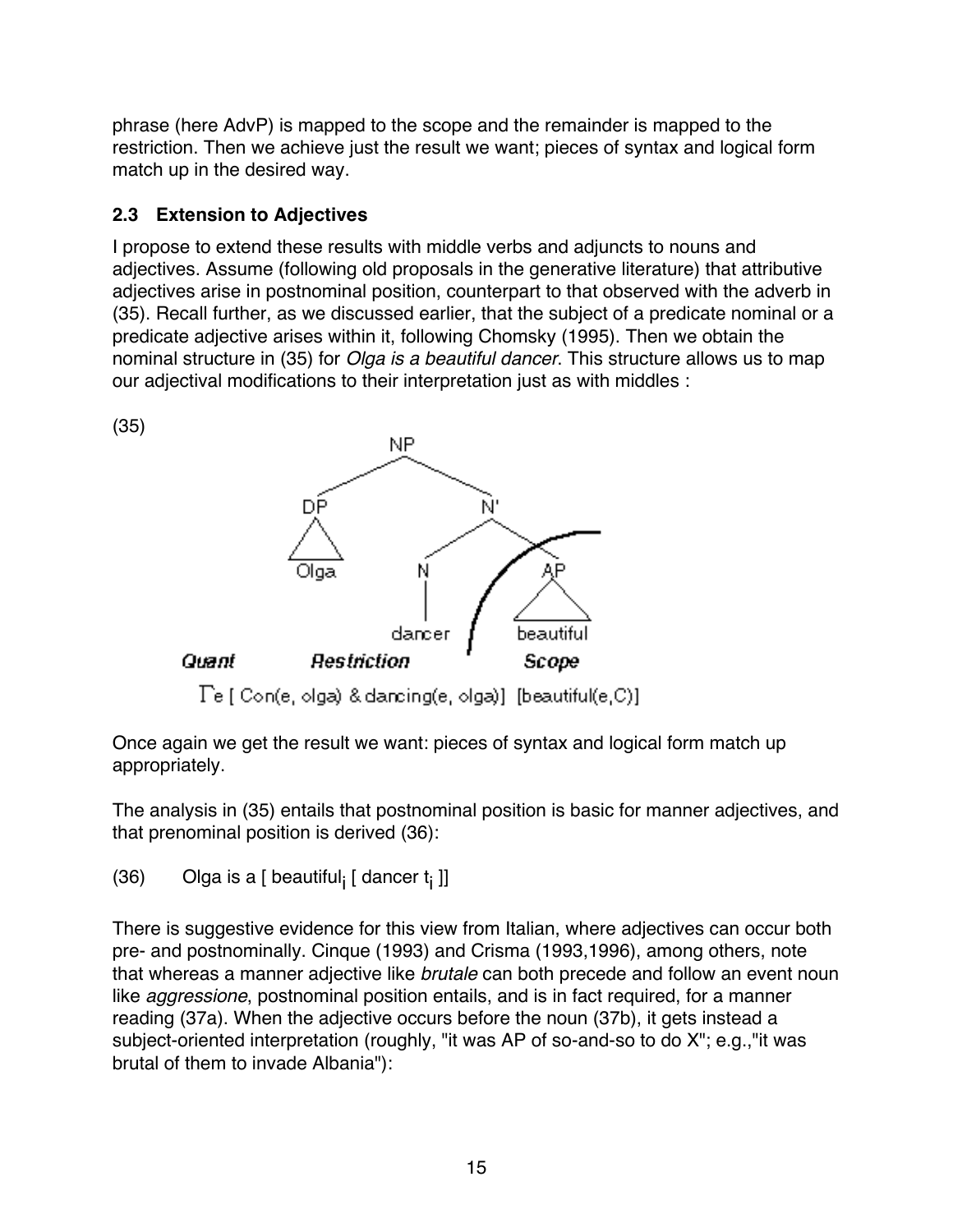- (37) a. La loro aggressione **brutale** all'Albania Det their aggression brutal against Albania 'their brutal aggression against Albania' (*brutale* manner adv.) b. La loro **brutale** aggressione all'Albania
	- Det their brutal aggression against Albania 'their brutal aggression against Albania' (*brutale* subj-oriented)

Cinque (1993) proposes that postnominal position for A is the result of N raising around a prenominal adjective. However an attractive alternative given our semantic results is that the underlying postnominal position shown in (37a) is in fact the basic one, and that Italian(as an option) allows adjectives to remain in their original site.

These results may also extend to certain English facts concerning *long* and *long-time*. As pointed out to me by F. Moltmann (p.c.), the English measure adjective *long* does not generally seem to allow for a durative meaning of the kind one might expect on the present analysis; (38a) has no reading as in (38b), for instance. It is tempting to see this absence as arising from the impossibility of getting *long* as an independent adverb, analogously to the account of the Spanish cases discussed earlier. Uses of *long* like that shown in (38c) are now archaic, and in acceptable examples like (38d), *long* is not functioning as an independent adverb, but rather as a measure phrase modifier of PP (Jackendoff 1977).

- (38) a. Olga is a long dancer.
	- b. Olga (generally) dances for a long time.
	- c. \*Olga dances long.
	- d. Olga dances [long into the night].

Still this does not seem to be the whole story; notice that (39) also cannot mean what (38b) means.

(39) Olga is a long-time dancer

My intuitions are that (39) must mean something like "Olga has been a dancer for a long time". That is, in terms of our generic quantificational analysis, there has been a long state s such that generally, at any subevent of s, Olga dances in s. So *long-time* only seems to be able to pick up the larger context interval (the restriction) and not the individual occasions of dancing within that interval (the scope). Notice that we might be able to get this result if duratives like *long-time* did not arise in the post-nominal position but rather were underlyingly prenominal, and hence confined to the restriction. The effect would thus be like what we see in sentential cases like (40) and (41), where preposing the durative PP forces the same kind of reading as we see with (39):